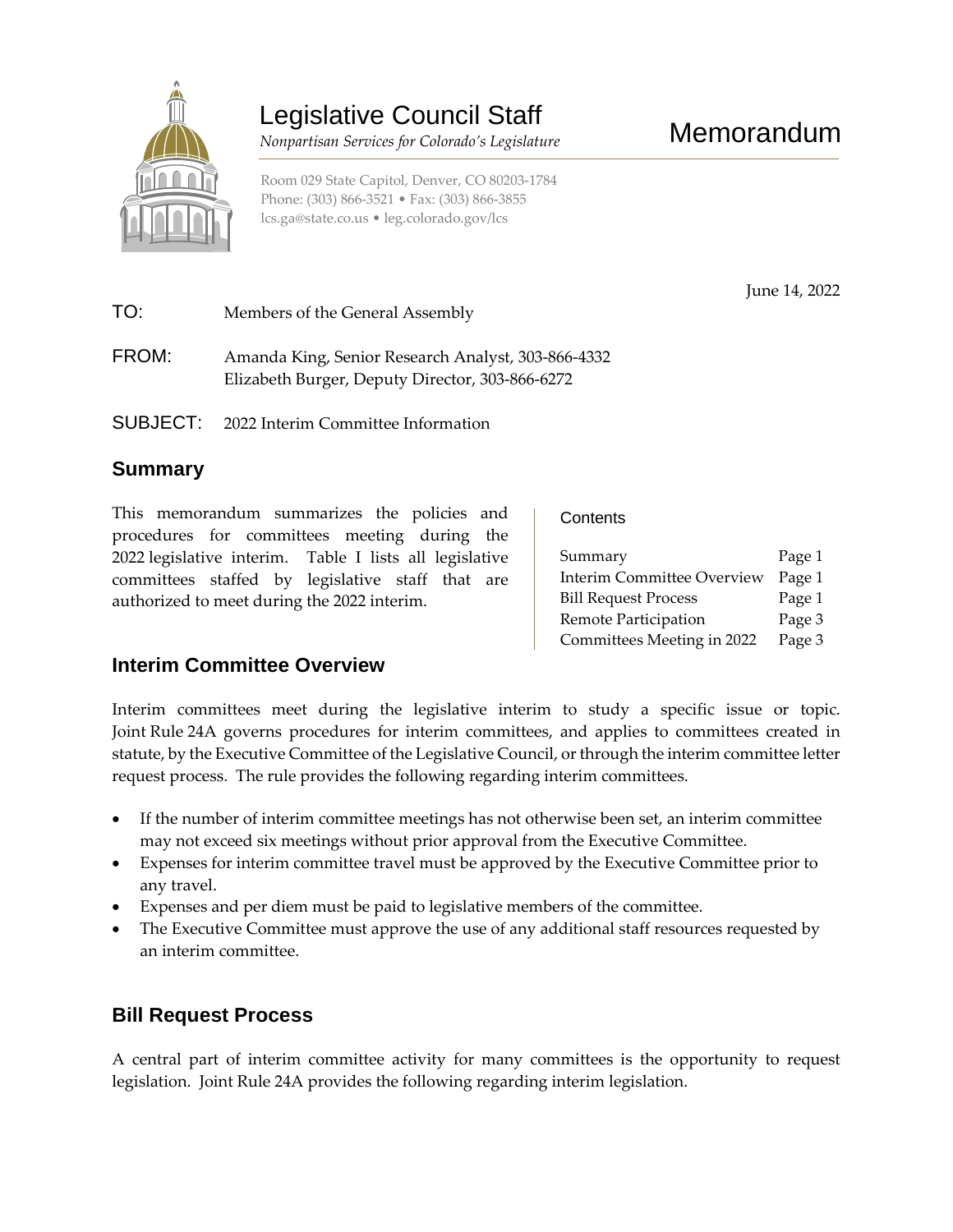- Interim committees must report their requests for legislation to the Legislative Council by October 15 in even-numbered years and by November 15 in odd-numbered years. Committee bills approved by the Legislative Council are exempt from a member's five-bill introduction limit.
- Legislation approved by the Legislative Council will be introduced during the 2023 legislative session.
- Joint Rule 24A requires the Executive Committee to annually establish procedures and deadlines for the interim committee bill request process. The 2022 guidelines, appended as Attachment A, are summarized below.
- Bill requests must be made at a single interim committee meeting and must be approved by a majority of the total legislative membership of the committee.
- In 2022, this meeting may be held no later than **August 19.**
- A committee may request the drafting of no more than twice the number of bills the interim committee is authorized to recommend to the Legislative Council.
- Members requesting draft legislation must provide drafting information within three calendar days of making the request, or the request is deemed withdrawn.
- No later than 21 days after the meeting at which bills are requested, the bill drafts must be finalized so that a fiscal note may be prepared.
- If the bill sponsor does not finalize the draft bill by this date, the draft bill will be deemed finalized and will be released for purposes of preparing the fiscal note.
- After a draft bill has been finalized, interim committee members may not modify the draft bill and must present all changes to the draft bill as amendments during the meeting at which the draft bill is considered.
- No earlier than 21 days after the draft bills are finalized, the committee must hold a meeting to consider and take final action on draft bills.
- In 2022, this meeting may be held no later than **September 30**.
- In order to be forwarded to the Legislative Council, bills must be approved *by a majority of the total legislative membership of the committee.*

**Number of bill requests***.* A committee's authorizing legislation specifies the total number of bills that it may forward to the Legislative Council. If the total number of bills is not specified, committees may recommend no more than five bills to the Legislative Council. When making requests for bill drafts, members are encouraged to be mindful of the total number of bills that the committee is authorized to recommend to the Legislative Council.

#### **Important Dates**

- $\geq$  Bill request by August 19<br> $\geq$  Bill approval by Septembe Bill approval by September
- 30 **E** Legislative Council meets on October 14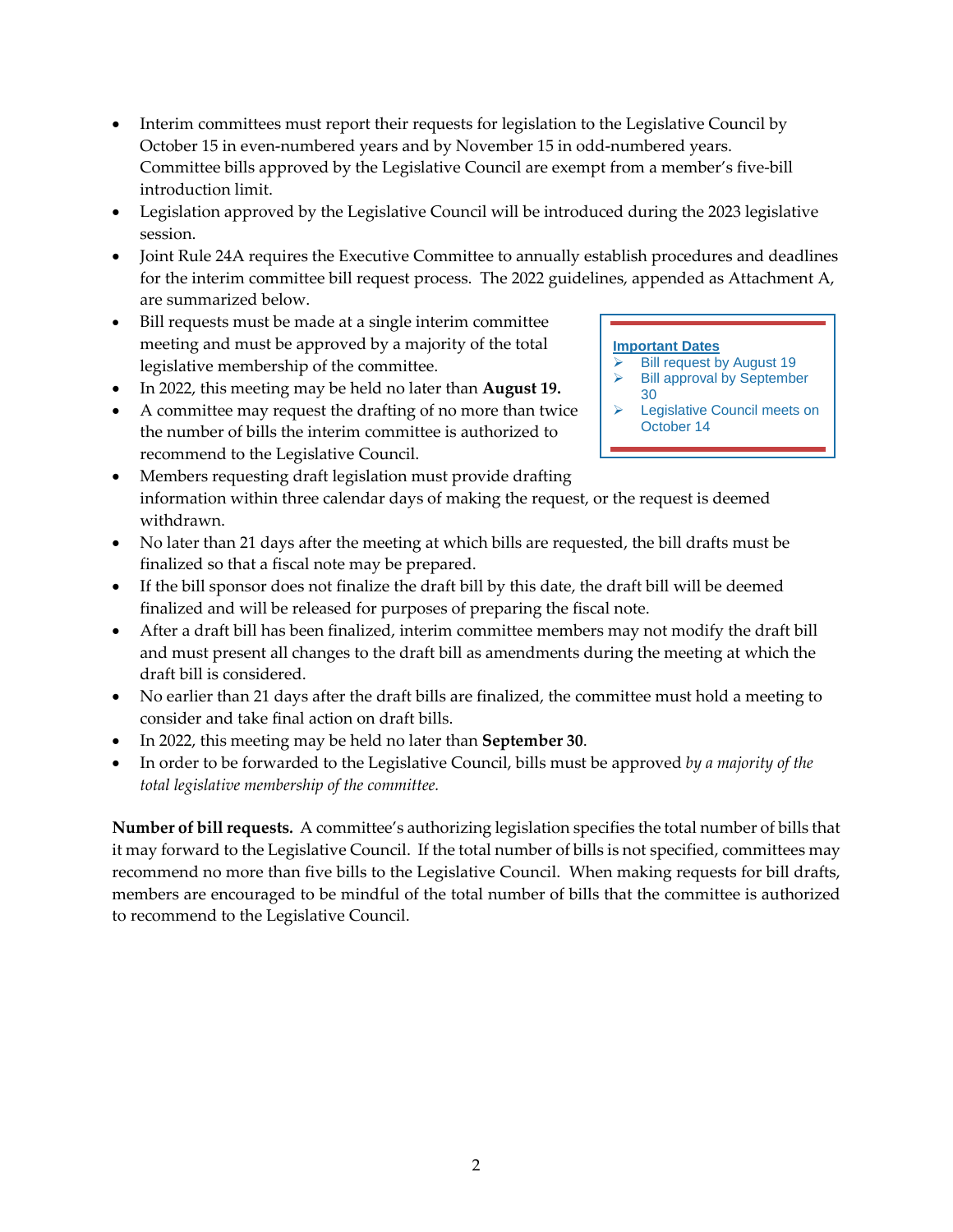**Bill sponsorship***.* After a bill has been approved by a committee, the chair of the committee assigns bill sponsors and designates whether the bill will start in the House or Senate. Bills recommended by an interim committee do not need to be sponsored by a member of the committee making the recommendation. Bills do not need to have a sponsor prior to consideration by the Legislative Council; however, such bills must be assigned a sponsor at the Legislative Council meeting.

**Updated bills and fiscal notes***.*Committee bill drafts will be updated prior to the Legislative Council meeting to include any amendments adopted by the committee at its final meeting, and to list the sponsors of the bills. Fiscal notes are not updated for the Legislative Council meeting.

**Legislative Council meeting.** The Legislative Council will meet to review interim committee legislation on *October 14, 2022.* At this meeting, the chairs of the interim committees will present the committees' requests for legislation to the council. Traditionally, the council's role in this process is to ensure that legislation recommended by a committee fits within the committee's charge. The Legislative Council does not consider amendments to the bills at this meeting.

# **Remote Participation**

The General Assembly is currently operating under a remote participation policy for joint committees signed by the Executive Committee on January 20, 2021. The policy:

- permits members of the General Assembly to participate electronically in any meeting of a joint committee, including interim committees;
- allows members of a joint committee who are participating electronically to be marked as "present" for purposes of attendance and to establish a quorum, vote, make motions, and speak to matters before the committee; and
- requires a member of joint committee who wants to participate electronically to notify the chair, the staff, and IT staff at least one day prior to the meeting.

# **Remote Testimony**

Pursuant to an Executive Committee policy adopted on June 13, 2022, government officials, employees, and members of the public may testify in any joint committee that is taking public testimony by registering in advance of the hearing.

# **Committees Meeting During the 2022 Interim**

Table I lists the committees authorized to meet during the 2022 legislative interim. The table includes committees that meet annually during the legislative interim and year-round committees that meet both during the interim and legislative session. The table includes only committees staffed by nonpartisan legislative staff.

For each committee, the table provides information on the number of meetings the committee is authorized to hold; the number of members; how many, if any, bills the committee is authorized to carry; the study topics for the committee; the repeal date for the committee; and whether the committee must report its requests for legislation to the Legislative Council.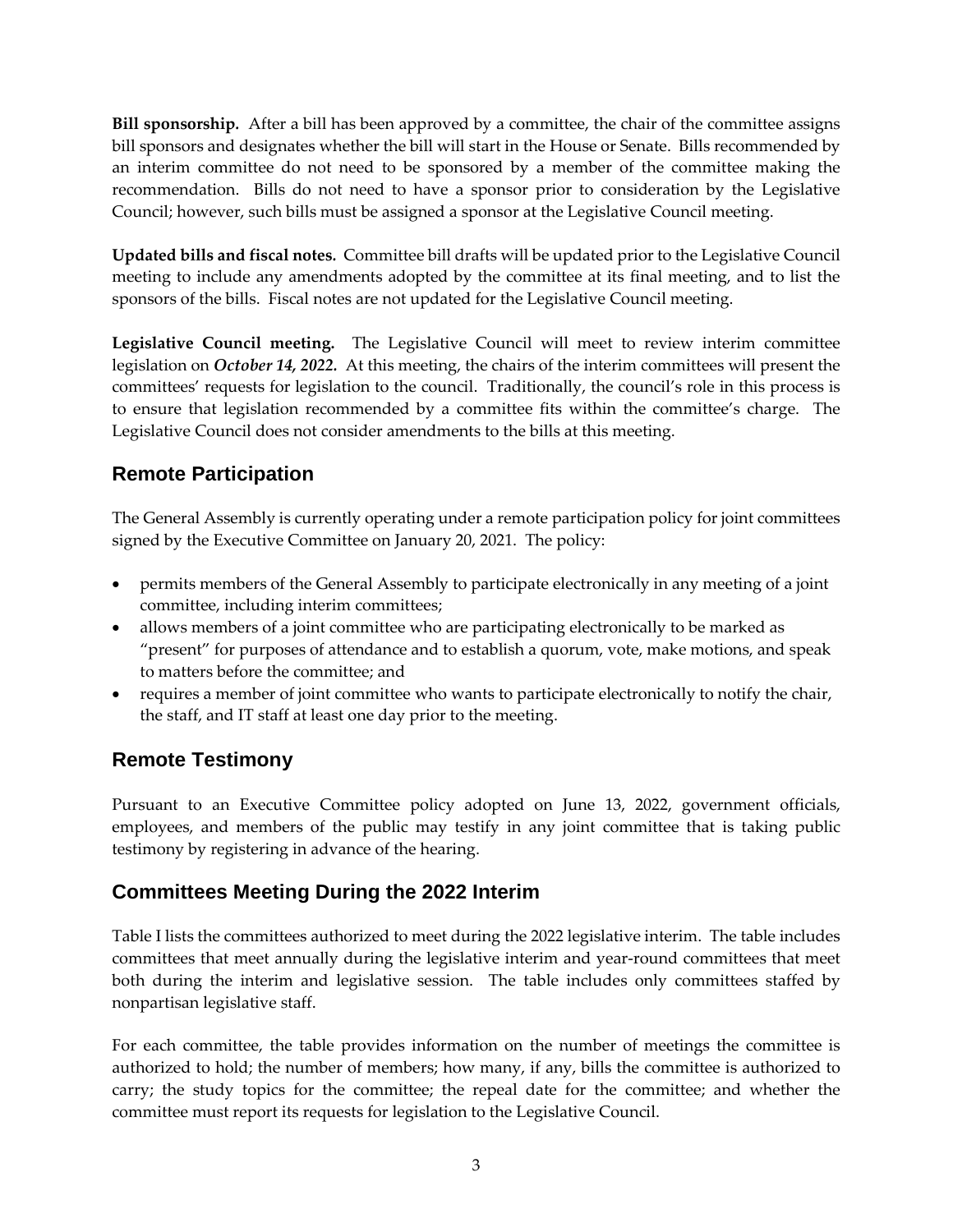| <b>Committee</b>                                                                              | <b>Number of</b><br><b>Meetings</b>                                                                                                                                                                              | <b>Number of Members</b>                                                                                                                                                                                                                                                                                                                                                                                                                         | <b>Number of Bills</b> | <b>Study Topics</b>                                                                                                                                                                                                                                                                                                 | <b>Repeal</b><br><b>Date</b> |
|-----------------------------------------------------------------------------------------------|------------------------------------------------------------------------------------------------------------------------------------------------------------------------------------------------------------------|--------------------------------------------------------------------------------------------------------------------------------------------------------------------------------------------------------------------------------------------------------------------------------------------------------------------------------------------------------------------------------------------------------------------------------------------------|------------------------|---------------------------------------------------------------------------------------------------------------------------------------------------------------------------------------------------------------------------------------------------------------------------------------------------------------------|------------------------------|
| <b>Capital Development Committee</b><br>Section 2-3-1301, et seq., C.R.S.                     | As often as<br>necessary.                                                                                                                                                                                        | 6 members of the General Assembly;<br>3 from the House and 3 from the<br>Senate                                                                                                                                                                                                                                                                                                                                                                  | Not limited            | The committee is responsible for<br>reviewing funding requests for capital<br>projects from all state agencies, and<br>making prioritized recommendations to<br>the Joint Budget Committee.                                                                                                                         | None                         |
| <b>Capitol Building Advisory Committee</b><br>Section 24-82-108, C.R.S.                       | No less than 3 per<br>year.                                                                                                                                                                                      | 12 members including: 3 appointed by<br>the Speaker, including 1 member of the<br>House; 3 appointed by the President,<br>including 1 member of the Senate;<br>3 appointed by the Governor; an<br>architect, appointed by the Governor;<br>and the following ex officio members:<br>the President of the State Historical<br>Society or designee and the Executive<br>Director of the Department of Personnel<br>and Administration or designee. | None                   | The committee must review plans to<br>restore, redecorate, or reconstruct<br>space within the state Capitol building<br>and make recommendations to the<br>Capital Development Committee<br>based on such plans.                                                                                                    | None                         |
| Colorado Commission on Uniform<br><b>State Laws</b><br>Section 2-3-601 et seq., C.R.S.        | At least once annually<br>at the call of the chair.                                                                                                                                                              | 6 members: at least 2 must be<br>members of the General Assembly and<br>2 must be members of the public. The<br>members must be attorneys. The<br>General Assembly appoints the<br>members by joint resolution.                                                                                                                                                                                                                                  | Not limited            | The commission prepares a report<br>containing its recommendations to the<br>General Assembly on or before<br>January 1 of each year concerning<br>uniform laws and the proceedings and<br>recommendations of the most recent<br>meeting of the National Conference of<br>Commissioners<br>on Uniform State Laws.   | None                         |
| Colorado Health Insurance<br><b>Exchange Oversight Committee</b><br>Section 10-22-107, C.R.S. | At least twice<br>annually; limited to 7<br>total meetings when<br>the General<br>Assembly is not in<br>session. The<br>committee may meet<br>an unlimited number<br>of times during the<br>legislative session. | 10 members of the General Assembly;<br>5 from the House and 5 from the<br>Senate, including 6 members from<br>either the Health, Business, or Audit<br>committees.                                                                                                                                                                                                                                                                               | 8                      | The committee studies the<br>implementation of Colorado's health<br>exchange. It reviews and approves<br>grants applied for by the exchange's<br>board of directors to implement the<br>exchange, approves the exchange's<br>executive director, and recommends<br>legislation on the operation of the<br>exchange. | None                         |

*Legislation recommended by the committee must be approved by Legislative Council by October 15, 2022 Committee meets during the legislative interim*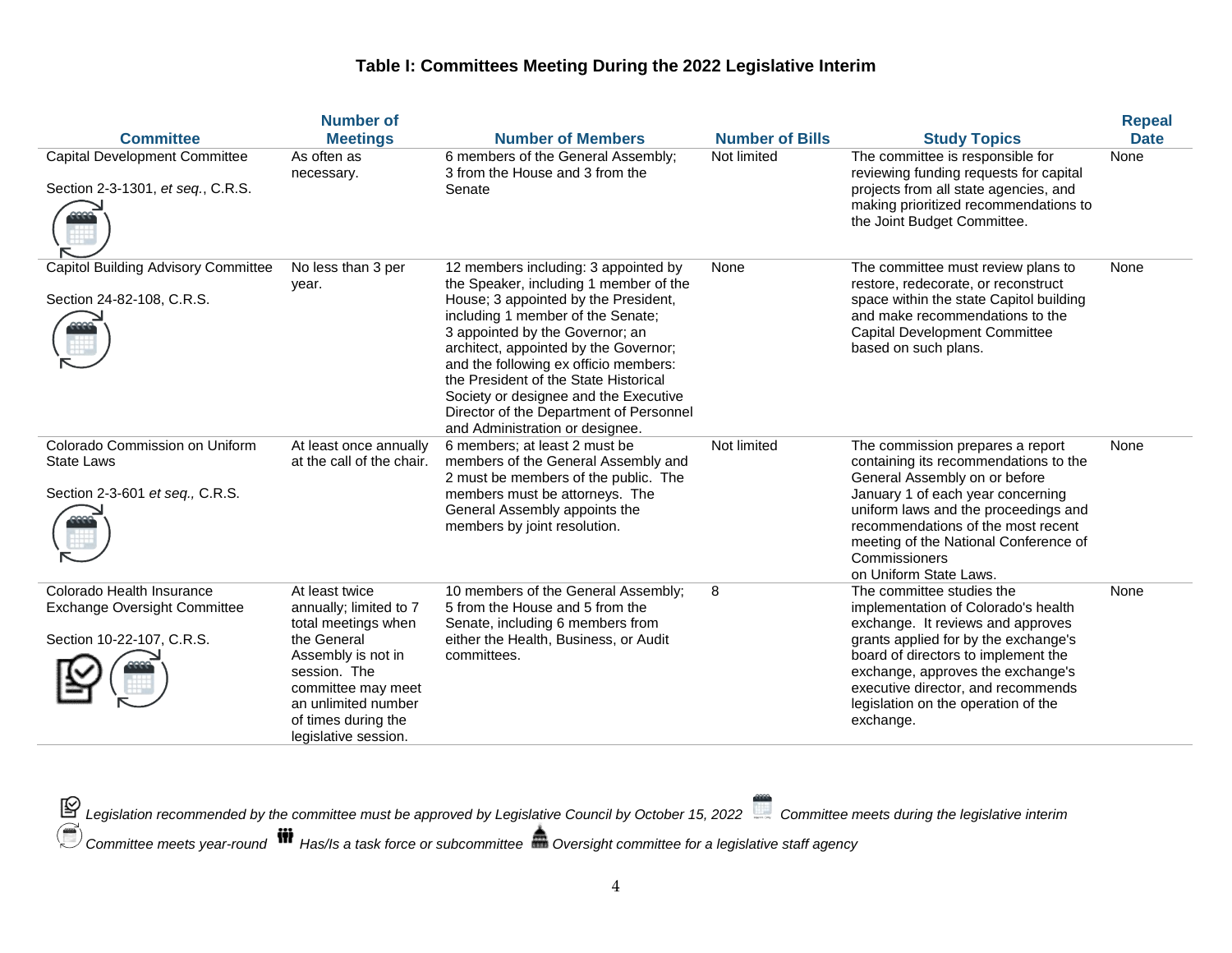|                                                                                                       | <b>Number of</b>                                                                |                                                                                                                                                                                                                                                                                                                    |                        |                                                                                                                                                                                                                                                                                                                                                                                                                                                     | <b>Repeal</b>    |
|-------------------------------------------------------------------------------------------------------|---------------------------------------------------------------------------------|--------------------------------------------------------------------------------------------------------------------------------------------------------------------------------------------------------------------------------------------------------------------------------------------------------------------|------------------------|-----------------------------------------------------------------------------------------------------------------------------------------------------------------------------------------------------------------------------------------------------------------------------------------------------------------------------------------------------------------------------------------------------------------------------------------------------|------------------|
| <b>Committee</b>                                                                                      | <b>Meetings</b>                                                                 | <b>Number of Members</b>                                                                                                                                                                                                                                                                                           | <b>Number of Bills</b> | <b>Study Topics</b>                                                                                                                                                                                                                                                                                                                                                                                                                                 | <b>Date</b>      |
| Colorado Youth Advisory Council<br><b>Review Committee</b><br>Section 2-2-1305.5, C.R.S.              | Up to 3 times each<br>interim.                                                  | 4 legislative members of the Colorado<br>Youth Advisory Council, 5 nonlegislative<br>council members who are appointed by<br>the council, and 1 member of the<br>Legislative Council. The 5 legislative<br>members of the review committee serve<br>as voting members. All other members<br>are nonvoting members. | 3                      | The committee reviews the Colorado<br>Youth Advisory Council's work and<br>recommends legislation regarding<br>issues affecting Colorado youth.                                                                                                                                                                                                                                                                                                     | Sept. 1,<br>2023 |
| Committee on Legal Services<br>Section 2-3-502, C.R.S.<br>mm<br>IIIII                                 | At least twice each<br>calendar year, but<br>may meet as often<br>as necessary. | 10 members of the General Assembly<br>including: The respective chairs of the<br>House and Senate Judiciary committees<br>or their designees; 4 members for the<br>House, 1 of whom is an attorney; and<br>4 members of the Senate, 1 of whom is<br>an attorney.                                                   | Not limited            | The committee is the legislative<br>oversight committee for the Office of<br>Legislative Legal Services and<br>oversees the review of executive<br>branch agency rules among other<br>legislative duties.                                                                                                                                                                                                                                           | None             |
| Early Childhood and School<br>Readiness Legislative Commission<br>Section 26-6.5-201, et seq., C.R.S. | Up to 4 times<br>annually.                                                      | 6 members of the General Assembly;<br>3 from the House and 3 from the Senate.<br>Members of the commission are<br>members of the Health/Education<br>committees.                                                                                                                                                   | 5                      | The commission studies issues<br>concerning early childhood and school<br>readiness, including health care, mental<br>health, parental involvement, family<br>support, child care, and early learning.                                                                                                                                                                                                                                              | July 1,<br>2023  |
| Joint Budget Committee<br>Section 2-3-201, et seq., C.R.S.<br>mm<br>Ш                                 | As often as is<br>necessary to<br>perform its functions.                        | 6 members of the General Assembly:<br>3 from the House and 3 from the Senate.<br>including the Appropriations Committee<br>chairs.                                                                                                                                                                                 | Not limited            | The committee studies the<br>management, operations, programs,<br>and fiscal needs of the state<br>government agencies and institutions of<br>Colorado state government and holds<br>hearings to review the executive budget<br>and the budget requests of each state<br>agency and institution, including capital<br>construction, capital renewal, or<br>controlled maintenance budget requests<br>and information technology budget<br>requests. | None             |

*Legislation recommended by the committee must be approved by Legislative Council by October 15, 2022 Committee meets during the legislative interim*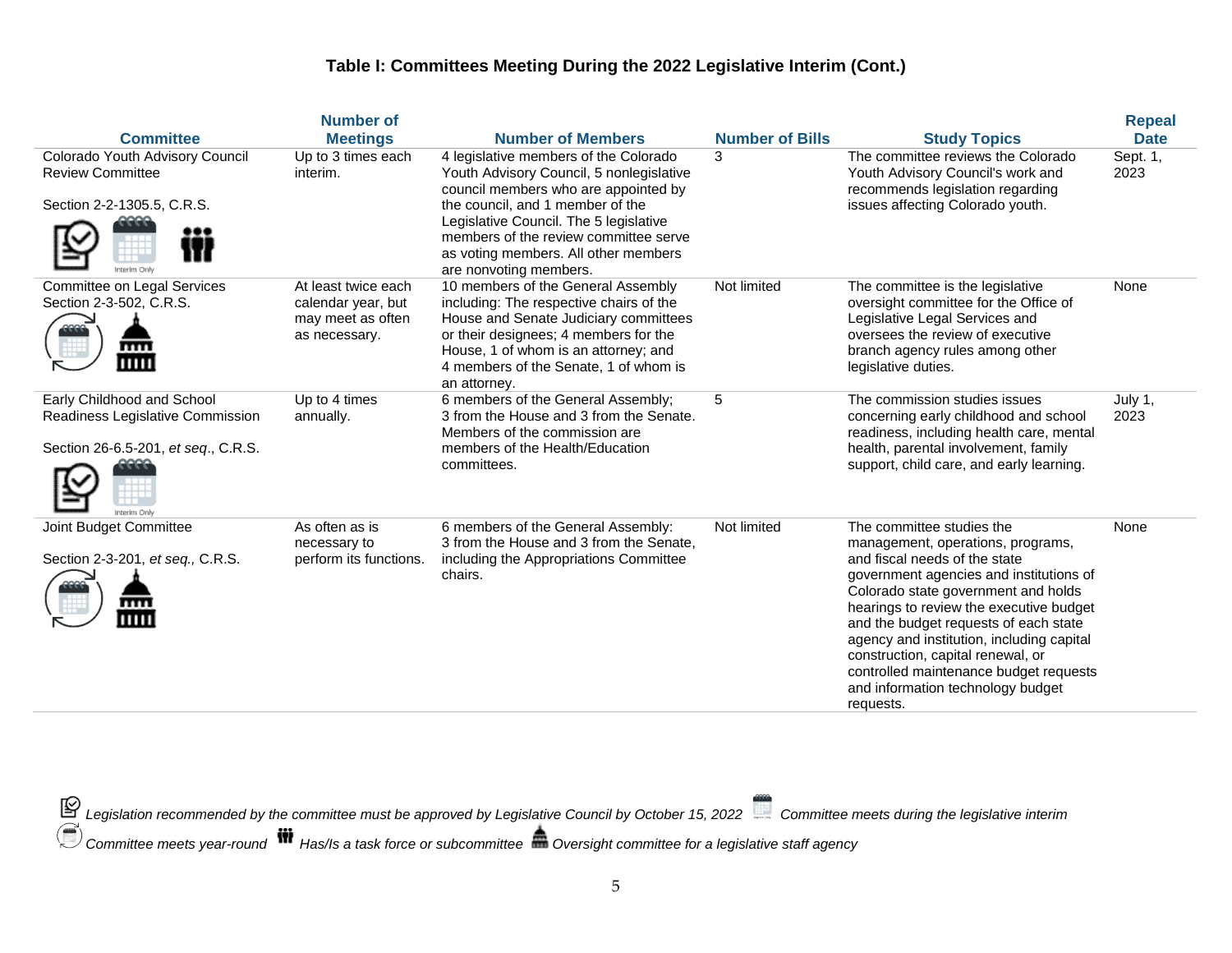|                                                                                                                   | <b>Number of</b>                                                                                                                                                                        |                                                                                                                                                                                                                                                                                                                                                                                                                                                                                                                                                                |                        |                                                                                                                                                                                                                                                                                                                                                                                                                                                                                                                                                                                                                                                                                                                                 | <b>Repeal</b> |
|-------------------------------------------------------------------------------------------------------------------|-----------------------------------------------------------------------------------------------------------------------------------------------------------------------------------------|----------------------------------------------------------------------------------------------------------------------------------------------------------------------------------------------------------------------------------------------------------------------------------------------------------------------------------------------------------------------------------------------------------------------------------------------------------------------------------------------------------------------------------------------------------------|------------------------|---------------------------------------------------------------------------------------------------------------------------------------------------------------------------------------------------------------------------------------------------------------------------------------------------------------------------------------------------------------------------------------------------------------------------------------------------------------------------------------------------------------------------------------------------------------------------------------------------------------------------------------------------------------------------------------------------------------------------------|---------------|
| <b>Committees</b>                                                                                                 | <b>Meetings</b>                                                                                                                                                                         | <b>Number of Members</b>                                                                                                                                                                                                                                                                                                                                                                                                                                                                                                                                       | <b>Number of Bills</b> | <b>Study Topics</b>                                                                                                                                                                                                                                                                                                                                                                                                                                                                                                                                                                                                                                                                                                             | <b>Date</b>   |
| Joint Technology Committee<br>Section 2-3-1701, et seq., C.R.S.                                                   | At least once each<br>vear in order to<br>review the<br>Governor's budget<br>submissions for<br>information<br>technology, and as<br>often as necessary<br>to perform its<br>functions. | 6 members of the General Assembly;<br>3 from the House and 3 from the Senate.<br>The members of the committee should<br>have experience in information<br>technology, business analysis, or<br>business process.                                                                                                                                                                                                                                                                                                                                               | Not limited            | The committee has oversight<br>responsibility for major state<br>technology projects and the<br>Governor's Office of Information<br>Technology (OIT).                                                                                                                                                                                                                                                                                                                                                                                                                                                                                                                                                                           | None          |
| Legislative Audit Committee<br>Section 2-3-101, et seq., C.R.S.<br>mm<br>ши                                       | As often as<br>necessary, but it<br>shall meet at least<br>once in each quarter<br>of the calendar year.                                                                                | 8 members of the General Assembly:<br>4 from the House and 4 from the Senate.                                                                                                                                                                                                                                                                                                                                                                                                                                                                                  | Not limited            | The committee is responsible for<br>reviewing and releasing audit reports<br>and recommending special studies.<br>The committee also recommends an<br>appointment for State Auditor to the<br>leadership of the General Assembly<br>every five years.                                                                                                                                                                                                                                                                                                                                                                                                                                                                           | None          |
| Legislative Council & Executive<br>Committee of the Legislative Council<br>Section 2-3-301, C.R.S.<br>mm<br>11111 | As often as<br>necessary, but the<br>council must meet at<br>least quarterly.                                                                                                           | Legislative Council: 18 members,<br>including the President of the Senate, the<br>Speaker of the House of<br>Representatives, the Majority Leaders of<br>the House and Senate, the Minority<br>Leaders of the House and Senate, and<br>6 members each from the House and<br>Senate, appointed in proportion generally<br>to party representation in each chamber.<br>Executive Committee: 6 members<br>consists of the President of the Senate,<br>the Speaker of the House of<br>Representatives, and the Majority and<br>Minority Leaders from each chamber. | Not limited            | The Legislative Council is the<br>legislative oversight committee for the<br>Legislative Council Staff, and is<br>responsible for approving the<br>Legislative Council Staff budget,<br>approving written requests for interim<br>study committees, reviewing legislation<br>created by committees that meet<br>during the legislative interim, and<br>reviewing the ballot information booklet<br>prepared by Legislative Council Staff.<br>The Executive Committee of the<br>Legislative Council provides oversight<br>over the legislative service agencies<br>and their directors, establishes policies<br>regarding legislative management and<br>procedures, and introduces the annual<br>legislative appropriation bill. | None          |

*Legislation recommended by the committee must be approved by Legislative Council by October 15, 2022 Committee meets during the legislative interim*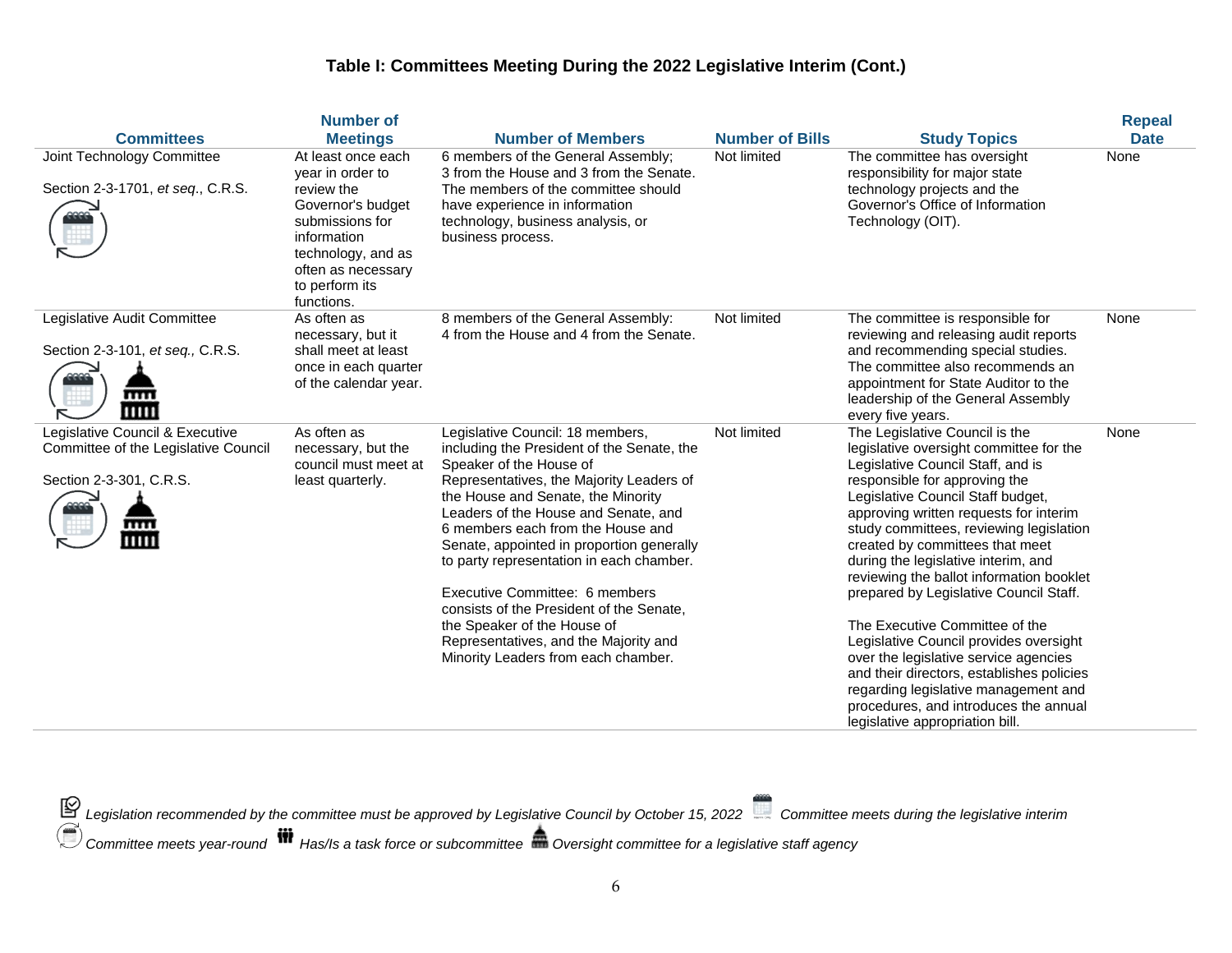|                                                                                                                     | <b>Number of</b>                                                                                                                   |                                                                                                                                                                                                                     |                                                                                                                                                                                                                                                                                                                   |                                                                                                                                                                                                                                                                                                            | <b>Repeal</b>          |
|---------------------------------------------------------------------------------------------------------------------|------------------------------------------------------------------------------------------------------------------------------------|---------------------------------------------------------------------------------------------------------------------------------------------------------------------------------------------------------------------|-------------------------------------------------------------------------------------------------------------------------------------------------------------------------------------------------------------------------------------------------------------------------------------------------------------------|------------------------------------------------------------------------------------------------------------------------------------------------------------------------------------------------------------------------------------------------------------------------------------------------------------|------------------------|
| <b>Committee</b>                                                                                                    | <b>Meetings</b>                                                                                                                    | <b>Number of Members</b>                                                                                                                                                                                            | <b>Number of Bills</b>                                                                                                                                                                                                                                                                                            | <b>Study Topics</b>                                                                                                                                                                                                                                                                                        | <b>Date</b>            |
| Legislative Emergency<br>Preparedness, Response, and<br><b>Recovery Committee</b><br>Section 2-3-1503, C.R.S.       | At least once<br>annually.                                                                                                         | 11 members, including 2 members from<br>the House and 2 members from the<br>Senate. Other members include<br>individuals representing the nonpartisan<br>legislative staff agencies.                                | Not limited                                                                                                                                                                                                                                                                                                       | The committee is responsible for<br>developing and updating a plan for<br>the response by, and continuation of<br>operations of, the General Assembly<br>and the legislative service agencies in<br>the event of an emergency epidemic<br>or disaster and may also recommend<br>legislation on this topic. | None                   |
| Legislative Interim Committee on<br>Judicial Discipline<br>Section 13-5.3-110, C.R.S.<br>(SB 22-201)<br>nterim Only | Up to 5 times during<br>the 2022 interim;<br>first meeting must be<br>scheduled within 30<br>days of the bill's<br>effective date. | 8 members, including 4 from the House<br>and 4 from the Senate.                                                                                                                                                     | 3                                                                                                                                                                                                                                                                                                                 | The interim committee studies the<br>Colorado's system of judicial<br>discipline, and makes<br>recommendations to improve its<br>effectiveness.                                                                                                                                                            | End of 2022<br>interim |
| Legislative Interim Committee on<br><b>School Finance</b><br>Section 2-2-2001, C.R.S.<br>nterim Only                | Up to 5 times each<br>interim in 2021<br>through 2023.                                                                             | 8 members of the General Assembly;<br>4 from the House and 4 from the Senate.<br>The chair and vice-chair may appoint<br>subcommittees as necessary to provide<br>technical assistance to the interim<br>committee. | The committee<br>may introduce up<br>to a total of 5 bills.<br>joint resolutions,<br>and concurrent<br>resolutions in<br>each of the 2022<br>and 2023<br>legislative<br>sessions. The<br>committee is<br>exempt from the<br>requirement to<br>report bills or<br>other measures to<br>the Legislative<br>Council. | The committee studies various issues<br>regarding school finance in Colorado<br>and must contract with a third-party<br>vendor to conduct a poverty study.                                                                                                                                                 | July 1, 2023           |

*Legislation recommended by the committee must be approved by Legislative Council by October 15, 2022 Committee meets during the legislative interim*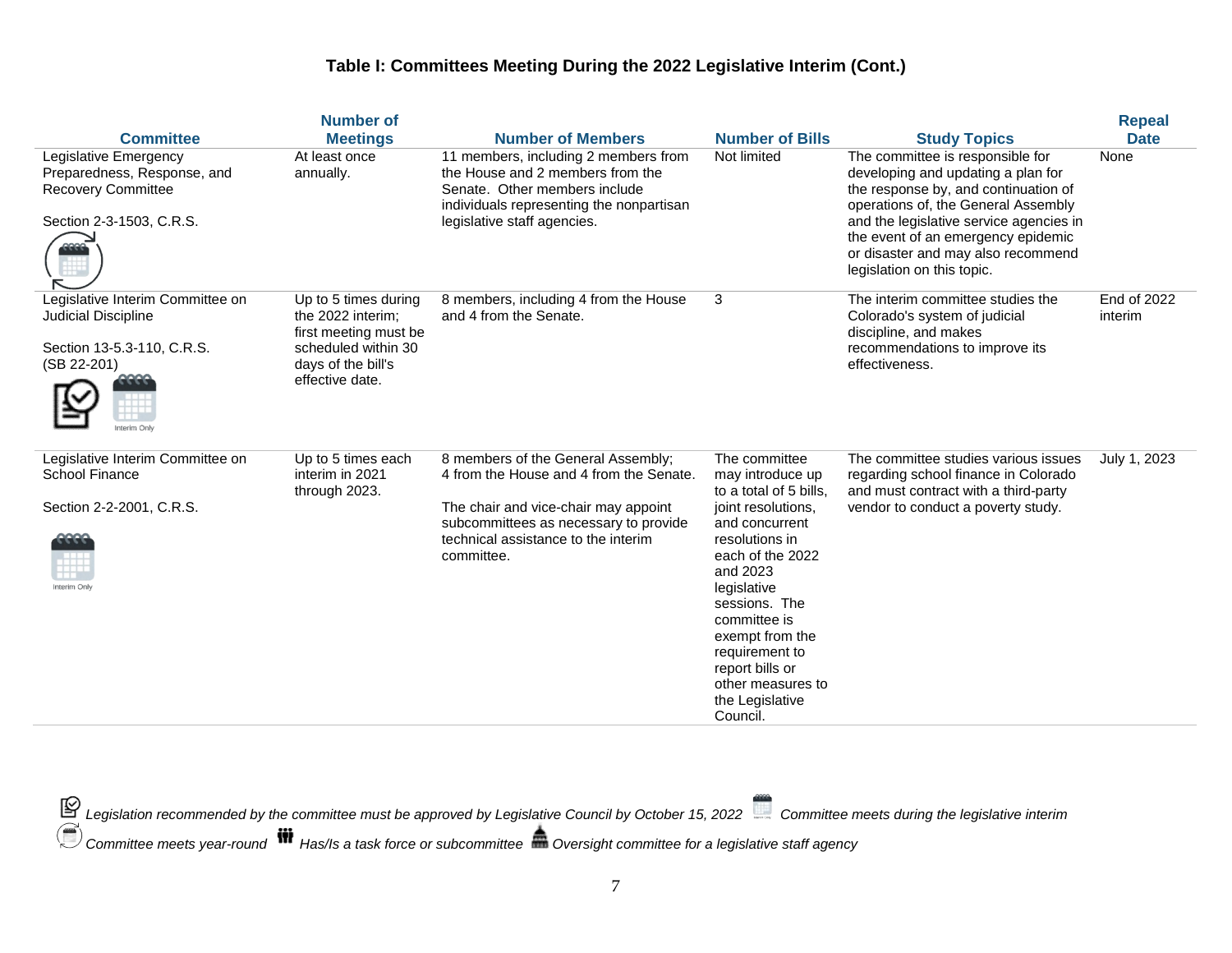| <b>Committee</b><br>Legislative Oversight Committee<br>Concerning Colorado Jail Standards<br>and Jail Standards Commission<br>Part 19 of Article 3 of Title 2, C.R.S.<br>(House Bill 22-1063) | <b>Number of</b><br><b>Meetings</b><br>Oversight<br>Committee: No more<br>than 4 times<br>annually<br><b>Jail Standards</b><br><b>Commission: Once</b><br>Per Month                                                                          | <b>Number of Members</b><br>Oversight Committee: 6 members of the<br>General Assembly; 3 from the Senate<br>and 3 from the House.<br>Jail Standards Commission: 22 members<br>of the public                                                                                        | <b>Number of Bills</b><br>The committee<br>may introduce up<br>to a total of 3 bills,<br>joint resolutions.<br>and concurrent<br>resolutions in the<br>2024 legislative<br>session. The<br>committee is<br>exempt from the<br>requirement to<br>report bills or<br>other measures to<br>the Legislative | <b>Study Topics</b><br>The committee oversees the Jail<br>Standards Commission and<br>recommends legislation during the<br>2024 session. The committee also<br>receives and approves the report of<br>the commission regarding standards<br>for the operation of jails.<br>The commission must recommend<br>standards for the operation of jails. A<br>report including its recommendations<br>is to be presented to the oversight<br>committee by November 15, 2023. | <b>Repeal</b><br><b>Date</b><br>July 1, 2024 |
|-----------------------------------------------------------------------------------------------------------------------------------------------------------------------------------------------|----------------------------------------------------------------------------------------------------------------------------------------------------------------------------------------------------------------------------------------------|------------------------------------------------------------------------------------------------------------------------------------------------------------------------------------------------------------------------------------------------------------------------------------|---------------------------------------------------------------------------------------------------------------------------------------------------------------------------------------------------------------------------------------------------------------------------------------------------------|-----------------------------------------------------------------------------------------------------------------------------------------------------------------------------------------------------------------------------------------------------------------------------------------------------------------------------------------------------------------------------------------------------------------------------------------------------------------------|----------------------------------------------|
| Legislative Oversight Committee<br><b>Concerning Tax Policy</b><br>Part 4 of Article 21 of Title 39, C.R.S                                                                                    | Oversight<br>Committee: At least<br>4 times each year,<br>and at other times<br>as it deems<br>necessary.<br>Oversight committee<br>members must<br>attend at least one<br>task force meeting.<br>Task Force: At least<br>6 times each year. | Oversight Committee: 6 members of the<br>General Assembly; 3 from the House<br>and 3 from the Senate.<br>Task Force: 21 members, including<br>4 members representing the nonpartisan<br>legislative staff agencies, 4 Executive<br>Branch members, and 13 member of the<br>public. | Council.<br>5                                                                                                                                                                                                                                                                                           | The committee studies tax policy,<br>considers the policy considerations<br>contained in the tax expenditure<br>evaluations prepared by the State<br>Auditor, and oversees the task force.<br>The task force studies tax policy and<br>develops and proposes tax policy<br>modifications for committee<br>consideration.                                                                                                                                              | Dec. 31, 2026                                |

*Legislation recommended by the committee must be approved by Legislative Council by October 15, 2022 Committee meets during the legislative interim*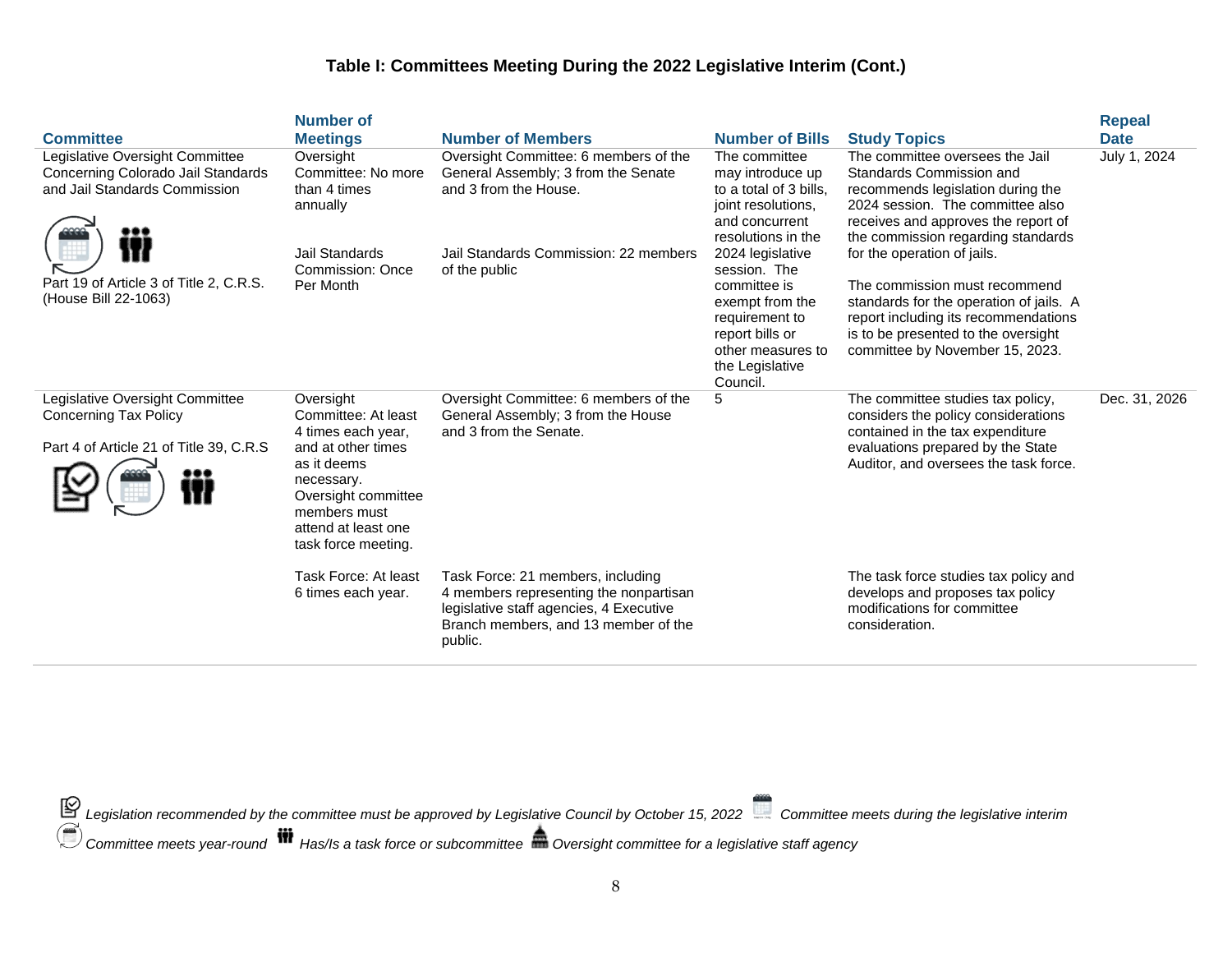|                                                                                                                  | <b>Number of</b>                |                                                                                                                                                                                                                                                                                                                                                                                                                                                                                                                                                                                |                        |                                                                                                                                                                                                                                                                                                                                                                                                                                                                                                                                                                    | <b>Repeal</b> |
|------------------------------------------------------------------------------------------------------------------|---------------------------------|--------------------------------------------------------------------------------------------------------------------------------------------------------------------------------------------------------------------------------------------------------------------------------------------------------------------------------------------------------------------------------------------------------------------------------------------------------------------------------------------------------------------------------------------------------------------------------|------------------------|--------------------------------------------------------------------------------------------------------------------------------------------------------------------------------------------------------------------------------------------------------------------------------------------------------------------------------------------------------------------------------------------------------------------------------------------------------------------------------------------------------------------------------------------------------------------|---------------|
| <b>Committee</b>                                                                                                 | <b>Meetings</b>                 | <b>Number of Members</b>                                                                                                                                                                                                                                                                                                                                                                                                                                                                                                                                                       | <b>Number of Bills</b> | <b>Study Topics</b>                                                                                                                                                                                                                                                                                                                                                                                                                                                                                                                                                | <b>Date</b>   |
| Pension Review Commission &<br><b>Pension Review Subcommittee</b><br>Section 24-51.1-101, C.R.S.<br>Interim Only | Limited to 6 total<br>meetings. | Commission: 10 members of the<br>General Assembly; 5 from the House<br>and 5 from the Senate.                                                                                                                                                                                                                                                                                                                                                                                                                                                                                  | 5                      | The commission studies and proposes<br>legislation relating to funding of police<br>officers' and firefighters' pensions in<br>this state and benefit designs of such<br>pension plans. In addition, the<br>commission studies and develops<br>legislation regarding the Public<br><b>Employees' Retirement Association</b><br>(PERA).                                                                                                                                                                                                                             | None          |
|                                                                                                                  |                                 | Subcommittee: 14 members, including<br>4 legislators and 10 public members with<br>knowledge of investment management,<br>corporate or public finance, etc.,<br>appointed by the Speaker, President,<br>Minority Leaders, Governor, and State<br>Treasurer. Members of the<br>subcommittee are required to attend at<br>least one meeting per year of the board<br>of trustees of PERA, the hearing of the<br>Legislative Audit Committee when the<br>committee reviews PERA's annual<br>actuarial valuation; and the Joint Finance<br>Committee SMART Act hearing on<br>PERA. |                        | The subcommittee studies issues<br>related to PERA and makes necessary<br>recommendations to the commission<br>and PERA regarding the statutes<br>governing PERA; suggests to PERA<br>enhancements that the association<br>could make to its annual analysis;<br>reviews PERA's annual actuarial<br>valuation and makes comments as<br>necessary to PERA; issues an annual<br>report on PERA achieving full funding<br>by 2048, and makes recommendations<br>to the commission regarding issues<br>that the commission may wish to<br>address through legislation. |               |

*Legislation recommended by the committee must be approved by Legislative Council by October 15, 2022 Committee meets during the legislative interim*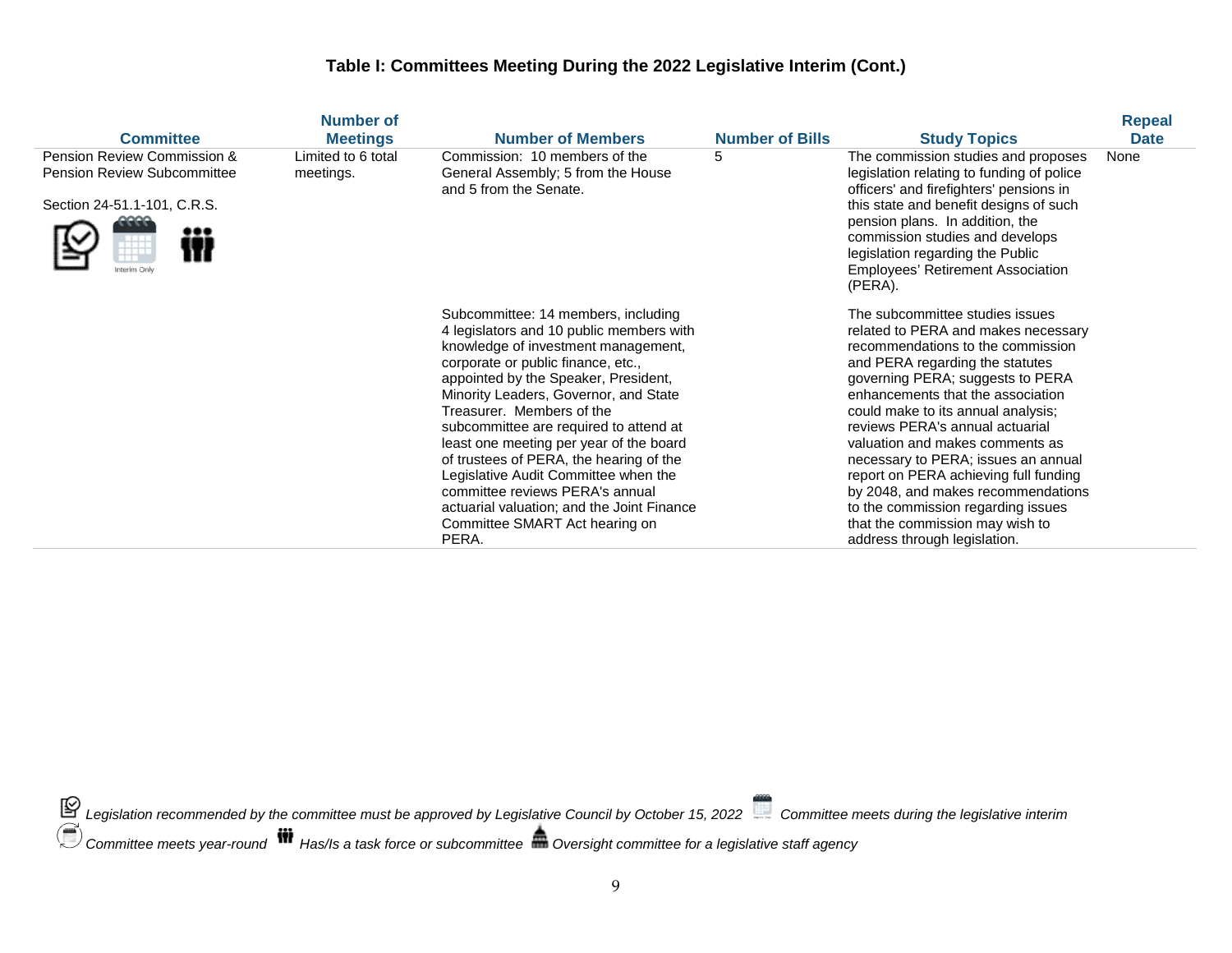|                                                                                              | Number of                                                                                                                                             |                                                                                                                                                                                                                                                                                                                                                                                                                                                                                                                                                                                                                                                                                                                                                                                                  |                                                                                                                                                         |                                                                                                                                                                                                                                                                                                                                                        | <b>Repeal</b> |
|----------------------------------------------------------------------------------------------|-------------------------------------------------------------------------------------------------------------------------------------------------------|--------------------------------------------------------------------------------------------------------------------------------------------------------------------------------------------------------------------------------------------------------------------------------------------------------------------------------------------------------------------------------------------------------------------------------------------------------------------------------------------------------------------------------------------------------------------------------------------------------------------------------------------------------------------------------------------------------------------------------------------------------------------------------------------------|---------------------------------------------------------------------------------------------------------------------------------------------------------|--------------------------------------------------------------------------------------------------------------------------------------------------------------------------------------------------------------------------------------------------------------------------------------------------------------------------------------------------------|---------------|
| <b>Committee</b>                                                                             | <b>Meetings</b>                                                                                                                                       | <b>Number of Members</b>                                                                                                                                                                                                                                                                                                                                                                                                                                                                                                                                                                                                                                                                                                                                                                         | <b>Number of Bills</b>                                                                                                                                  | <b>Study Topics</b>                                                                                                                                                                                                                                                                                                                                    | <b>Date</b>   |
| Sales and Use Tax Simplification<br><b>Task Force</b><br>Section 39-26-801, et seg., C.R.S.  | As necessary during<br>any legislative<br>session or any interim<br>between legislative<br>sessions. The task<br>force must meet at<br>least 8 times. | 15 members: 2 from the House and<br>2 from the Senate; a representative of<br>the Department of Revenue; a<br>representative of the Colorado<br>Municipal League; a representative of<br>Colorado Counties, Inc.; a member of<br>a statewide association of small<br>businesses; a member of the<br>statewide chamber of commerce; a<br>state and local sales and use tax law<br>practitioner not employed by a home<br>rule or statutory city or city and<br>county; a member with sales and use<br>tax accounting experience not<br>employed by a home rule or statutory<br>city or city and county; and one<br>representative of a home rule or<br>statutory city or city and county<br>appointed by the Colorado Municipal<br>League from each of its 4 population<br>membership categories. | 5<br>The task force must<br>report to the<br>Legislative Council<br>by November 1<br>each year. The<br>report may or may<br>not include<br>legislation. | The task force studies sales and use<br>tax simplification between the state<br>and local governments, including<br>home rule municipalities, to identify<br>opportunities and challenges within<br>existing fiscal frameworks to adopt<br>practical, revenue-neutral solutions<br>that do not require constitutional<br>amendments or voter approval. | July 1, 2026  |
| <b>Statewide Health Care Review</b><br>Committee<br>Section 10-16-221, C.R.S.<br>nterim Only | No more than 2 times<br>each interim, which<br>can both be field trips.                                                                               | No more than 10 members of the<br>House and Senate Health<br>Committees. Pursuant to a letter of<br>the Executive Committee dated<br>May 2, 2019, the committee consists<br>of the chairs of the House Health and<br>Insurance and Public Health Care<br>and Human Services committees; the<br>chair of the Senate Health and<br>Human Services Committee:<br>2 additional members of the Senate<br><b>Health and Human Services</b><br>Committee and 5 additional members<br>of the House Health committees.                                                                                                                                                                                                                                                                                    | None                                                                                                                                                    | The committee studies health care<br>issues that affect Colorado residents<br>throughout the state.                                                                                                                                                                                                                                                    | None          |

*Legislation recommended by the committee must be approved by Legislative Council by October 15, 2022 Committee meets during the legislative interim*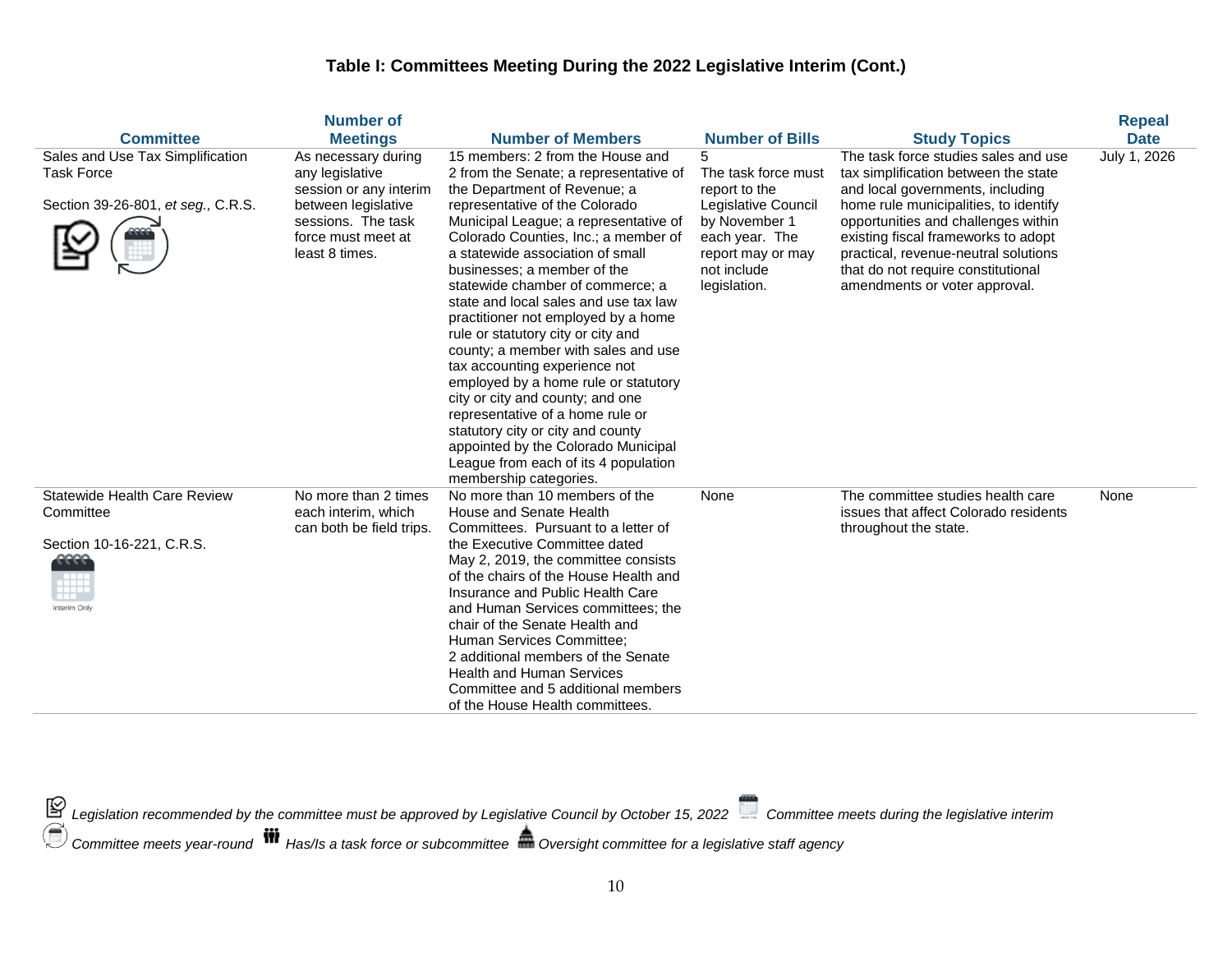| <b>Committee</b>                                                                                                                                                                                                   | <b>Number of</b><br><b>Meetings</b>                                                                                                                                                      | <b>Number of Members</b>                                                                                                                                                                                                   | <b>Number of Bills</b> | <b>Study Topics</b>                                                                                                                                                                                                                                                               | <b>Repeal</b><br><b>Date</b> |
|--------------------------------------------------------------------------------------------------------------------------------------------------------------------------------------------------------------------|------------------------------------------------------------------------------------------------------------------------------------------------------------------------------------------|----------------------------------------------------------------------------------------------------------------------------------------------------------------------------------------------------------------------------|------------------------|-----------------------------------------------------------------------------------------------------------------------------------------------------------------------------------------------------------------------------------------------------------------------------------|------------------------------|
| <b>Statutory Revision Committee</b><br>Section 2-3-901, et seq., C.R.S.                                                                                                                                            | The committee may<br>meet as often as<br>necessary, but it shall<br>meet at least twice in<br>each calendar year.                                                                        | 10 members including: 4 from the<br>House; 4 from the Senate; and<br>2 nonvoting nonlegislative members,<br>appointed by the Committee on Legal<br>Services, who are attorneys-at-law<br>admitted to practice in Colorado. | Not limited            | The committee makes an ongoing<br>examination of the statutes of the state<br>and current judicial decisions for the<br>purpose of discovering defects and<br>anachronisms in the law and<br>recommending needed reforms.                                                         |                              |
| Task Force for the Consideration of<br><b>Facial Recognition Services</b><br>Section 2-3-1707, C.R.S.<br>(SB 22-113)                                                                                               | Convenes on or<br>before October 1,<br>2022, and meets at<br>least once every four<br>months.                                                                                            | 15 members including 1 House<br>member and 1 Senate member                                                                                                                                                                 | None                   | The task force examines reports to the<br>Joint Technology Committee on facial<br>recognition services and related<br>issues. The task force must submit a<br>report to the JTC with its<br>recommendations by October 1, 2023,<br>and each October 1.                            | September 1,<br>2032         |
| <b>Transportation Legislation Review</b><br>Committee<br>Section 43-2-145, C.R.S.                                                                                                                                  | At least once<br>annually; limited to<br>6 total meetings.                                                                                                                               | 18 members of the House and<br>Senate Transportation committees;<br>11 from the House and 7 from the<br>Senate                                                                                                             | 5                      | The committee reviews transportation,<br>traffic, and motor vehicle legislation<br>and may consult with experts in the<br>fields of traffic regulation, the licensing<br>of drivers, the registration and titling of<br>motor vehicles, and highway<br>construction and planning. | None                         |
| <b>Treatment of Persons with Behavioral</b><br>Health Disorders in the Criminal and<br>Juvenile Justice Systems Oversight<br><b>Committee and Task Force</b><br>Section 18-1.9-101, et seq., C.R.S.<br>(SB 22-021) | Oversight Committee:<br>At least 3 times per<br>year, and at other<br>times as it deems<br>necessary.<br>Committee members<br>must attend at least<br>one regular task force<br>meeting. | Oversight Committee: 6 members of<br>the General Assembly; 3 from the<br>House and 3 from the Senate                                                                                                                       | 5                      | The committee is responsible for<br>overseeing the task force, submitting a<br>report to the General Assembly each<br>January 15, and recommending bills.                                                                                                                         | July 1, 2027                 |
|                                                                                                                                                                                                                    | Task Force: at least 6<br>times per year, or<br>more often as<br>directed by the<br>oversight committee<br>chair.                                                                        | Task Force: 31 representatives of<br>various state agencies, community<br>agencies, and other entities and<br>organizations relating to criminal and<br>juvenile justice.                                                  |                        | The task force annually defines its<br>scope of work and makes legislative<br>recommendations to the oversight<br>committee. The task force must<br>submit a report to the task force each<br>August 1.                                                                           |                              |
| $\sim$                                                                                                                                                                                                             |                                                                                                                                                                                          |                                                                                                                                                                                                                            |                        |                                                                                                                                                                                                                                                                                   |                              |

*Legislation recommended by the committee must be approved by Legislative Council by October 15, 2022 Committee meets during the legislative interim*